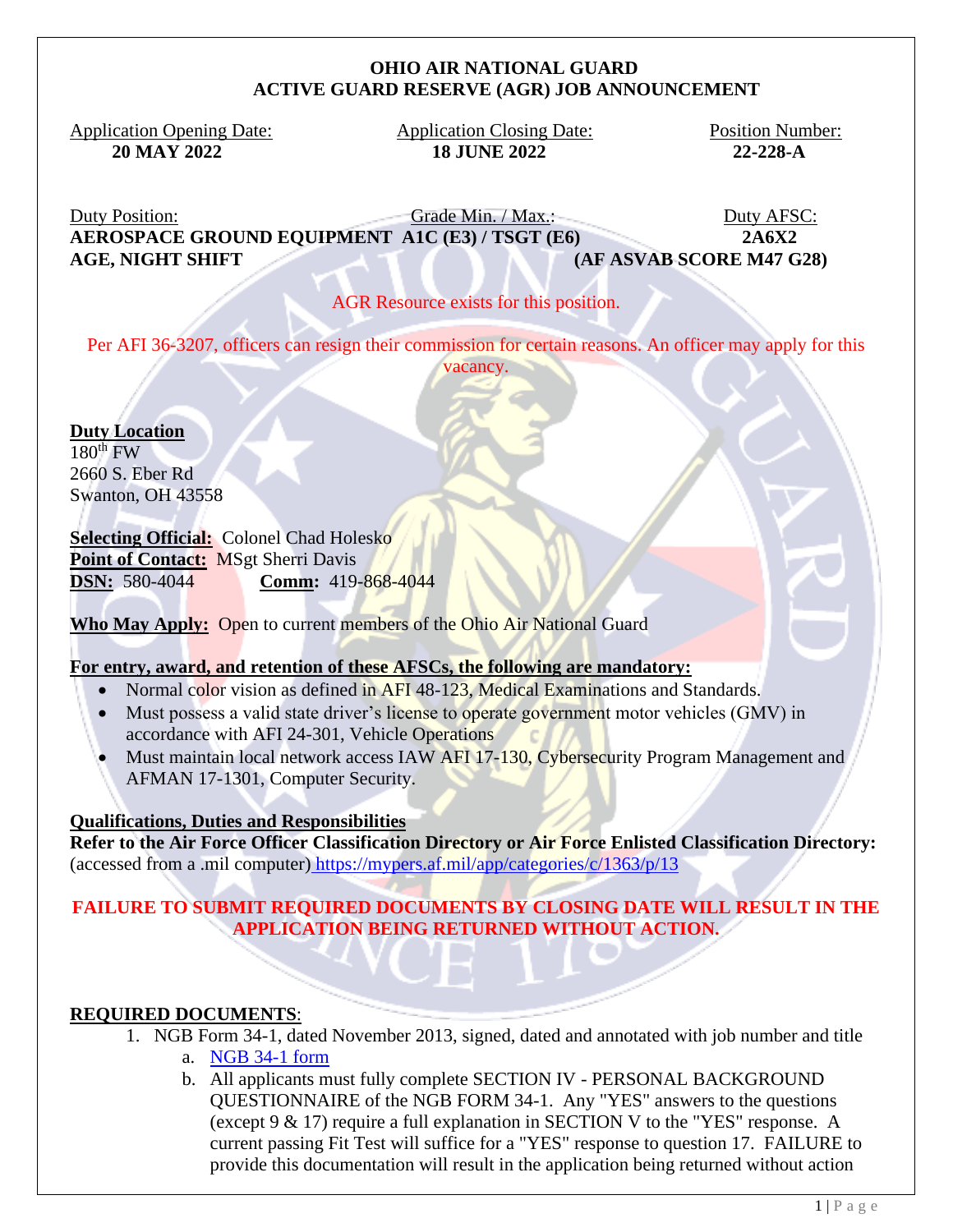- c. Application must be signed
- 2. Current & complete Report on Individual Personnel (RIP) printout from virtual MPF
- 3. Most recent copy of current and passing fitness assessment (Fitness reports must be updated to include current fitness assessment due date)
- 4. Individual Medical Readiness (IMR) Status Report [\(https://imr.afms.mil/imr\)](https://imr.afms.mil/imr)
- 5. Resume
- 6. Officers only: Must submit a conditional resignation of their commission that will be processed if selected
- 7. Applicants who are in a higher grade than the grade for this advertisement must provide a [statement of understanding](file://///ng/ngohfs/Unit-Folders/DIRECTORATES/HRO/AGR_NR/Air%20AGR%20(Ms%20Trona-Farler)/AGR%20References/Air%20Force%20Forms/Voluntary%20Reduction%20in%20Grade.pdf) with the application stating you are willing to be voluntarily demoted without prejudice if selected, IAW AFI 36-2502, Paragraph 11.1.2.4.1.1.1.
	- a. If selected for this vacancy, voluntary demotion action must take place prior to being assessed to the AGR program or moved into the position

# **\*\*All applications must be sent as one PDF file\*\***

---There is a known issue that digital signatures are being removed from the NGB Form 34-1 once combined as one PDF. To avoid this, once you sign and save the NGB Form 34-1, go to Print, then select "Microsoft Print to PDF". Click Print. Use this copy of the form to combine into the required documents and send to HRO. Always verify the signature is present before you sent to HRO.

---If Virtual Military Personnel Flight (vMPF), Air Force Fitness Management System (AFFMS II), or Air Force Surgeon General Individual Medical Readiness Status (AFSG) (IMR) is down, visit the Force Support Squadron, your Commander Support Staff, or Medical. They can provide you with a copy of your current RIP, current fitness score and/or a memorandum/AF Form 422 on (IMR) status.

> **Applications must be emailed to: [NG.OH.OHARNG.MBX.J1-HRO-APPS@ARMY.MIL](mailto:NG.OH.OHARNG.MBX.J1-HRO-APPS@ARMY.MIL) AND/OR LAUREN.PETERSHEIM@US.AF.MIL**

*[NG.OH.OHARNG.MBX.J1-HRO-APPS@ARMY.MIL](mailto:NG.OH.OHARNG.MBX.J1-HRO-APPS@ARMY.MIL) cannot accept encrypted emails. Applications received after midnight on close date will be returned without action.*

> Inquiries: Call or Email MSgt Lauren Petersheim Air AGR Manager, (614) 336-6000 Ext 2010 Lauren.petersheim@us.af.mil

> > The Adjutant General's Department 2825 West Dublin Granville Road Columbus, OH 43235-2789

The Adjutant General's Department 2825 West Dublin Granville Road Columbus, OH 43235-2789

Tour Stabilization

IAW ANGI 36-101, para 6.6.1. Airmen should remain in the position to which initially assigned for a minimum of 24 months. TAG may waive this requirement when in the best interest of the unit, State, or Air National Guard